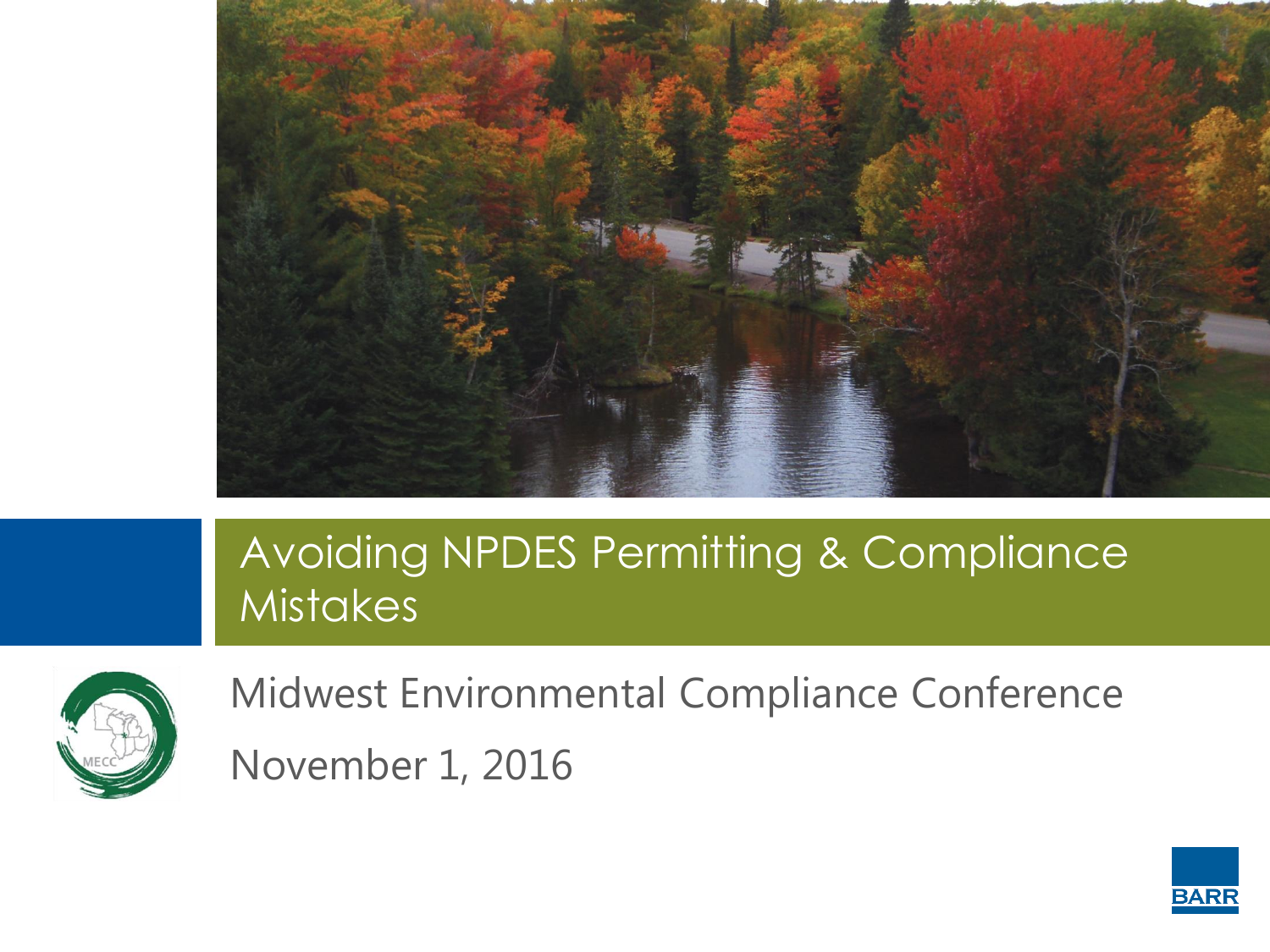#### Avoiding NPDES Permitting & Compliance **Mistakes**

- Preparing the permit application
- Reviewing the draft permit
- Complying with the permit



https://www.epa.gov/aboutepa/epa-region-5

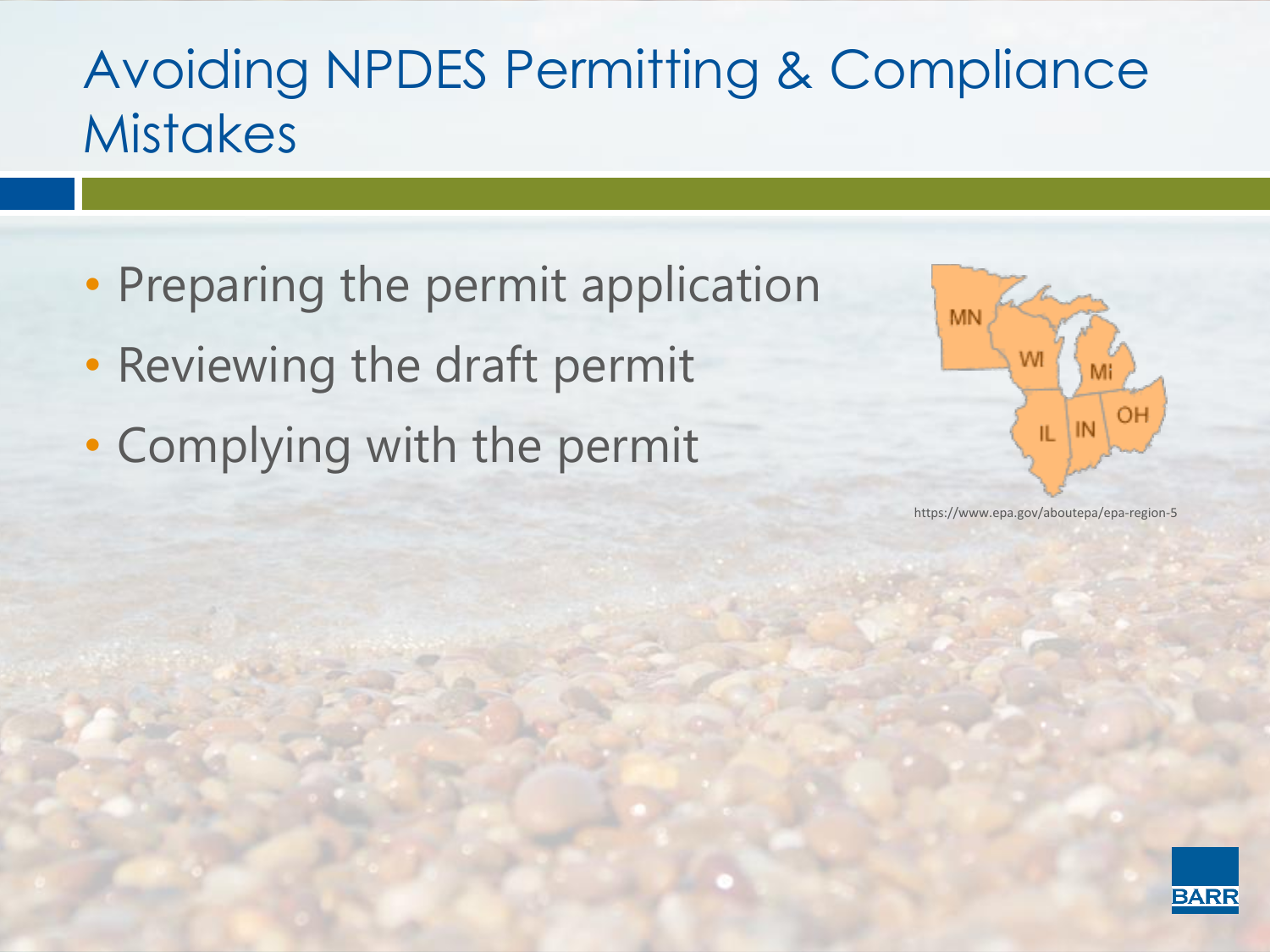## Preparing the Permit Application

- Strategy and desired outcome
- Review the current permit
- Review sampling data, monitoring reports and studies
- Review agency correspondence, inspection notes, violations and corrective actions

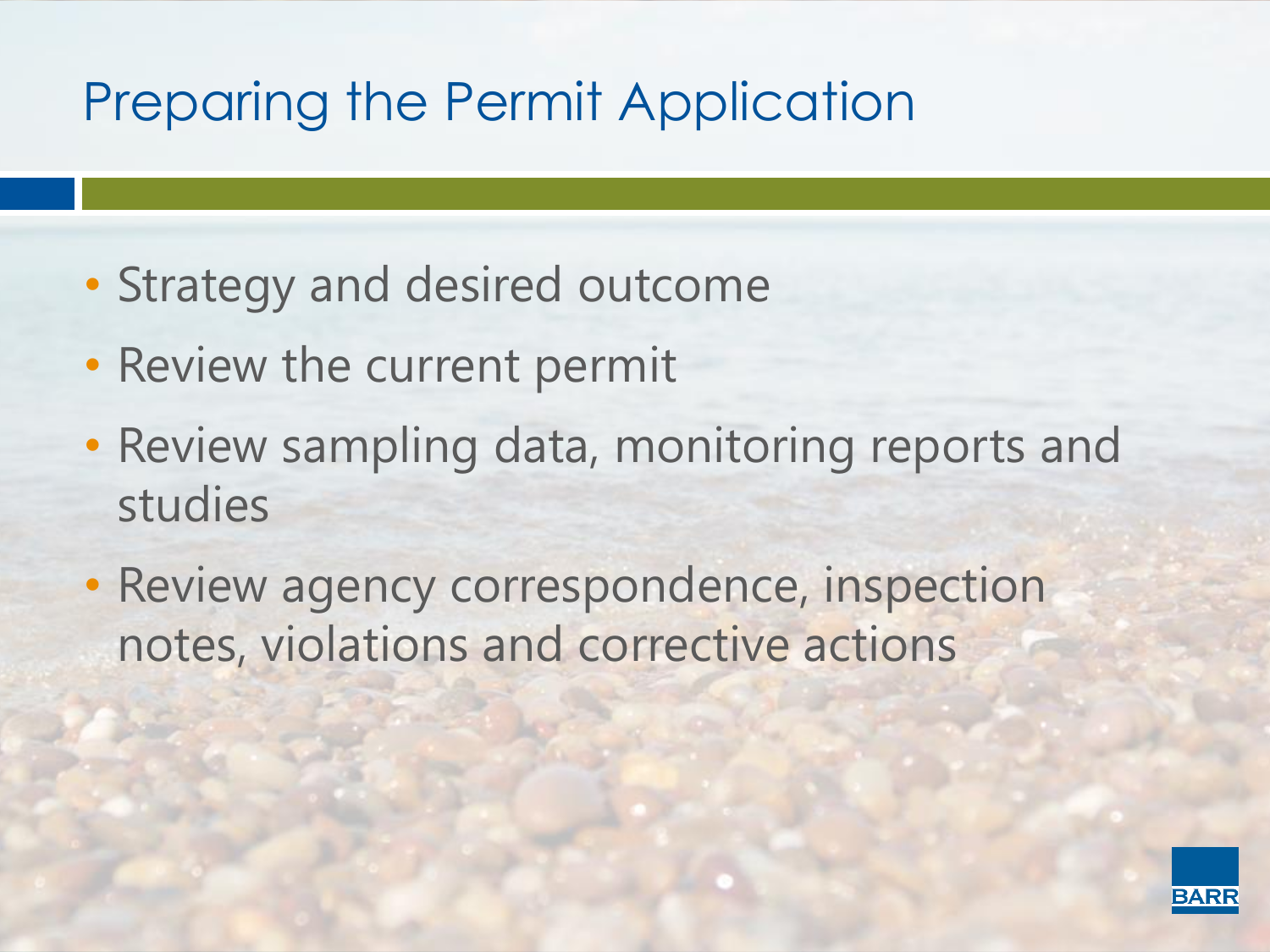### Preparing the Permit Application

- New regulations
- Industry group resources
- Review permits for similar industries or facilities
- Review facility operations
- Review construction schedule

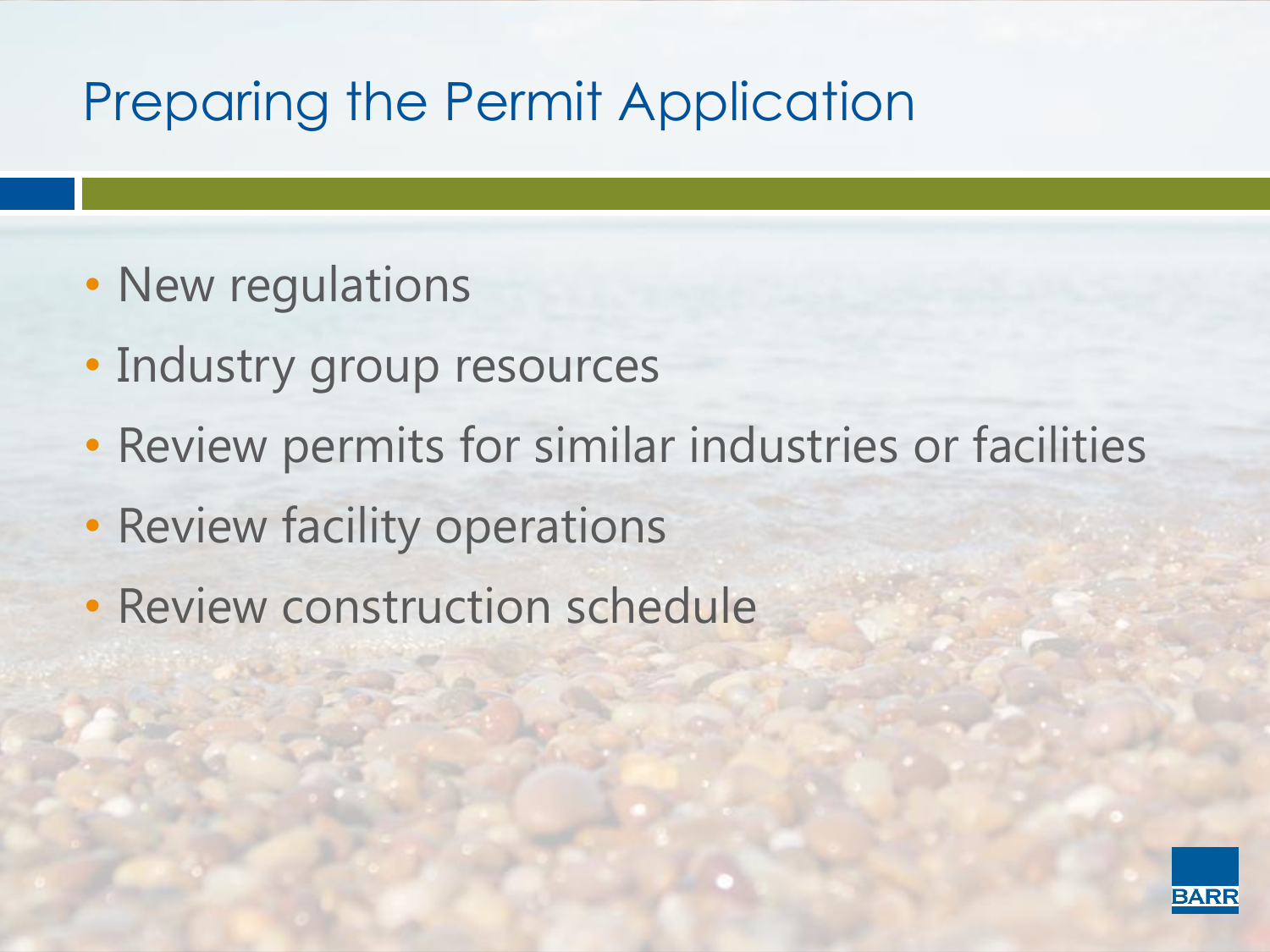# Preparing the Permit Application

- Sampling for primary industries
- Reasonable potential analysis
- Production data
- Conduct additional sampling
- Discharges that could be eliminated or rerouted
- Supplemental information

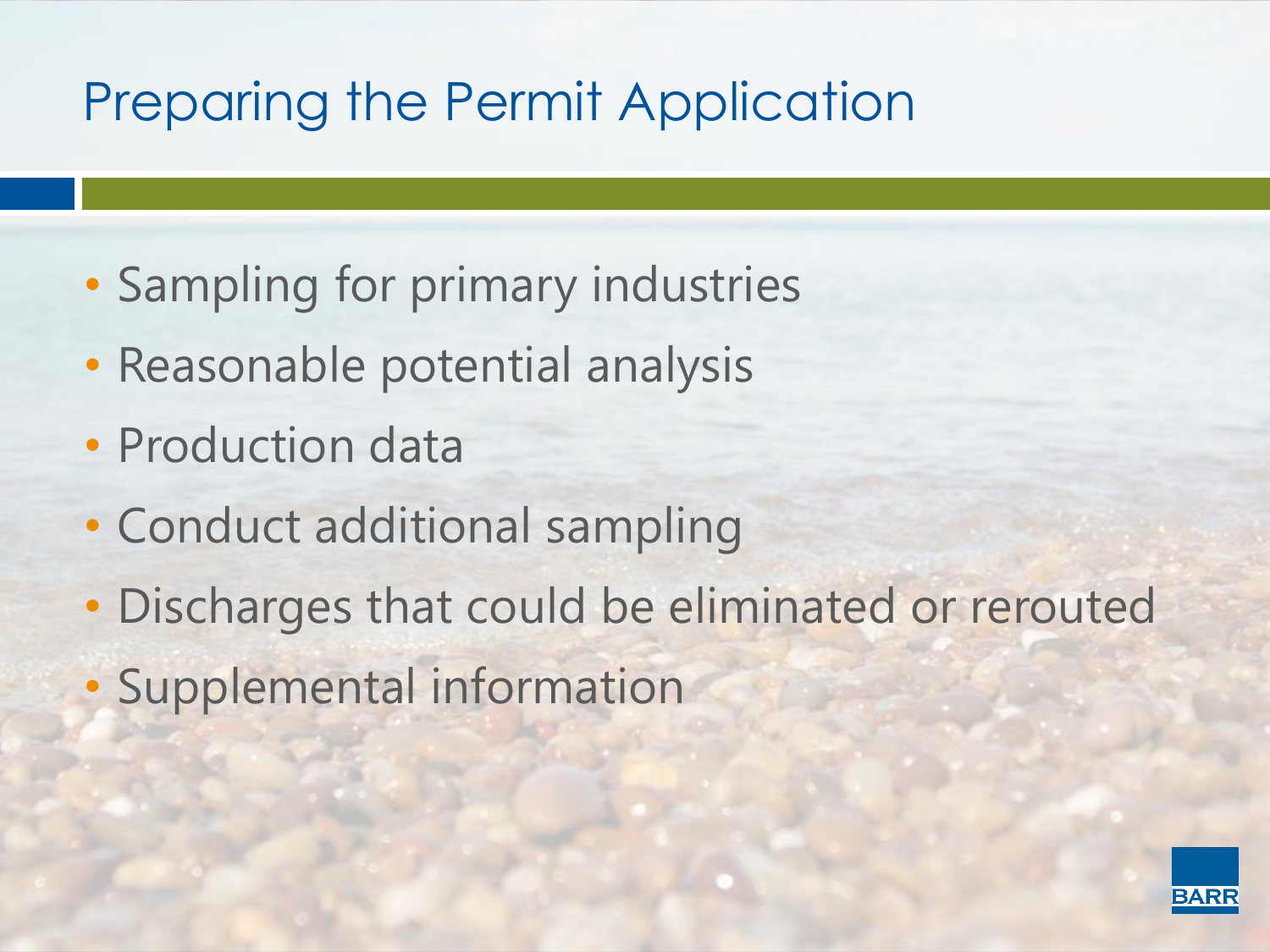## Reviewing the Draft Permit

- Request pre-public notice copy of permit
- Resolve outstanding issues before public comment
- Review and understand the derivation of permit limits
- Correct understanding of your operations
- Have operations changed since submittal of the application?
- Errors and typos

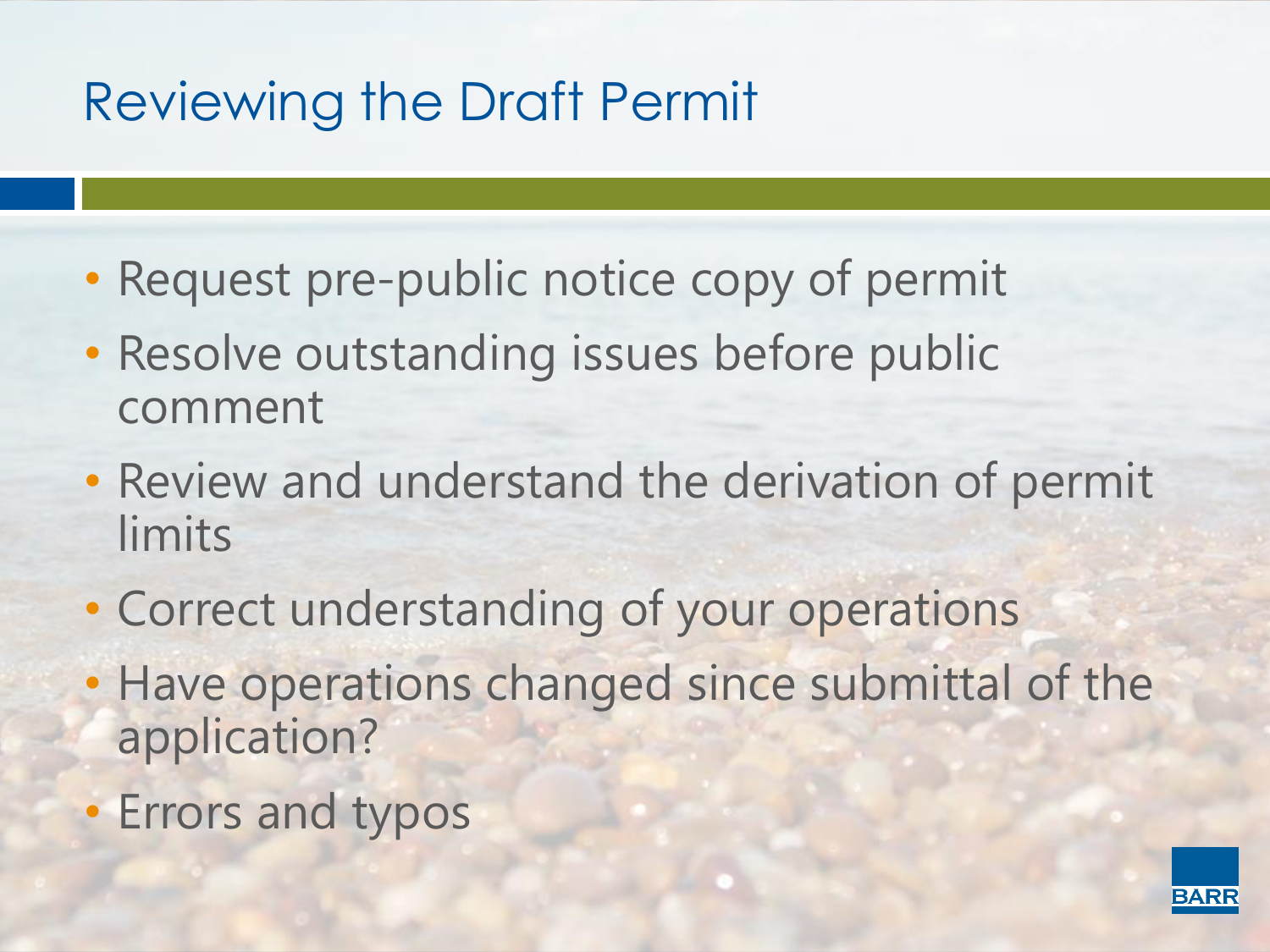# Compliance with the Permit

- Day 1 compliance plan
- Inspections
- Recordkeeping
- Reporting requirements
- Compliance schedules
- Pollutant minimization plans
- Training

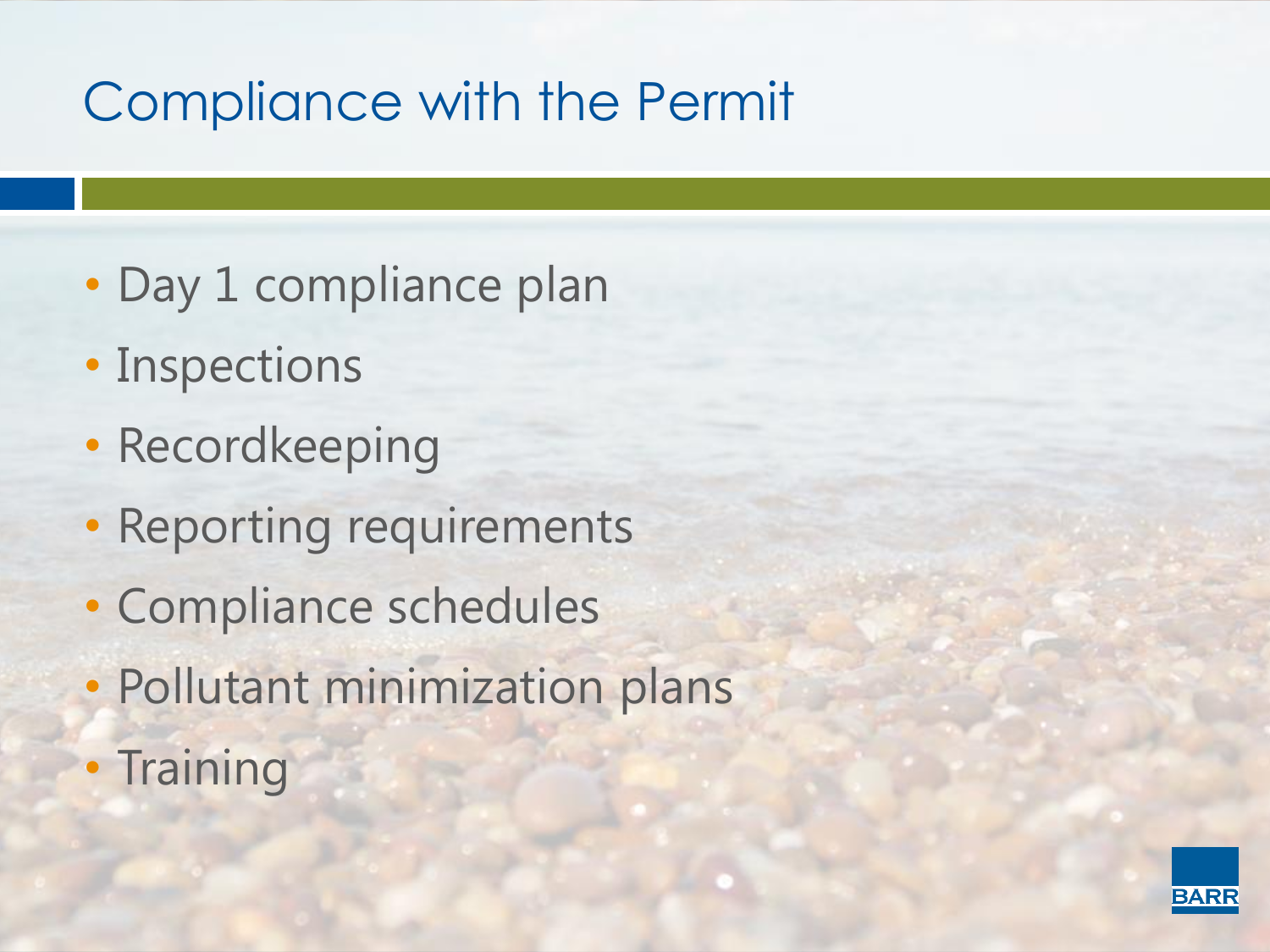# Compliance with the Permit

- Internal and third party laboratories
- Analytical methods, detection limits, hold times
- QA/QC
	- − Lab data
	- − DMR report submittal
	- − Correspondence to the agency
- Update Storm Water plan, other contingency plans

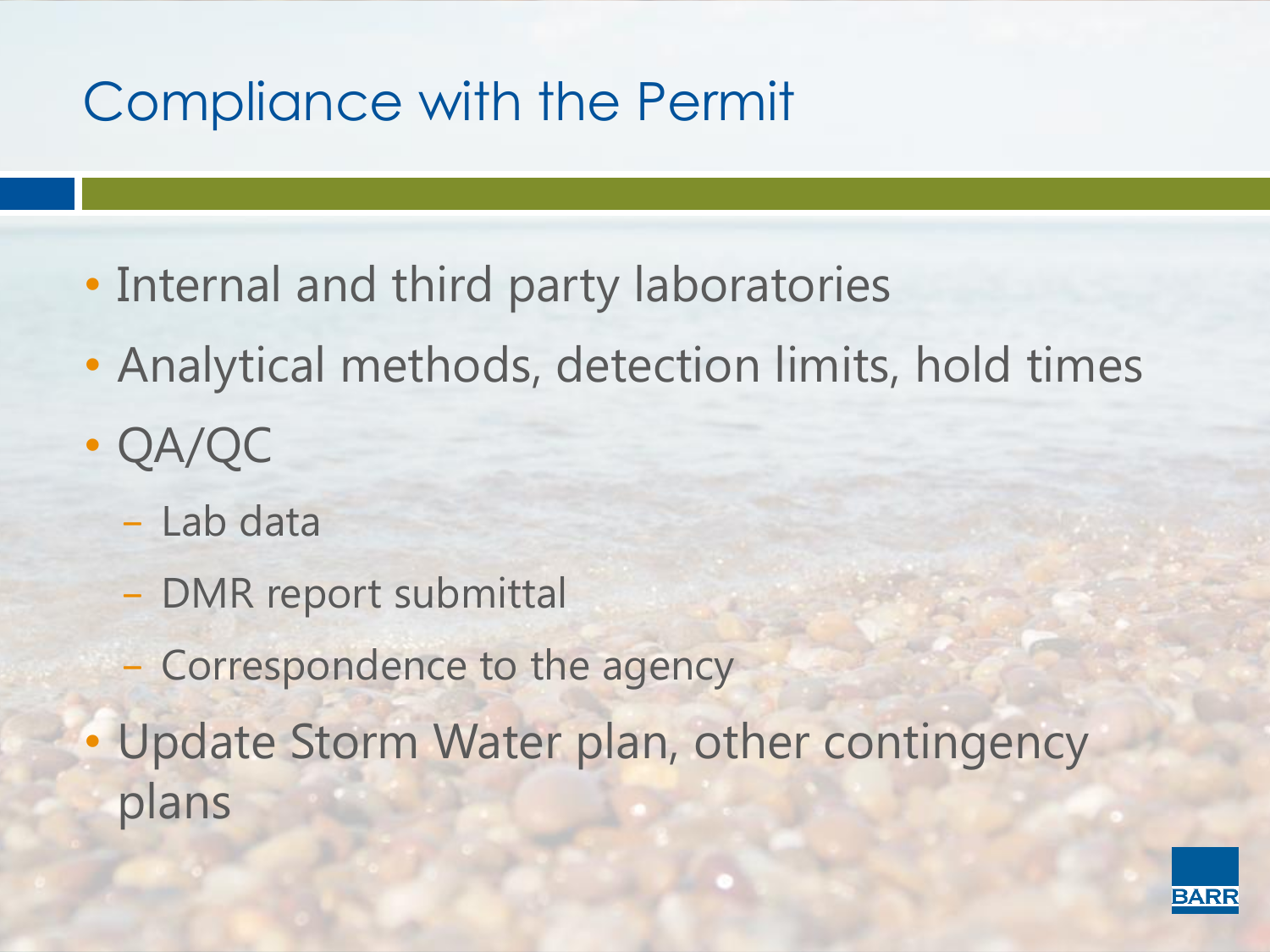# Conclusion

- Identify the team, assign roles
- Start early
- Strategy and desired outcome
- Meeting with the agency
- Request a pre-public notice copy of the permit
- Prepare a Day 1 compliance plan
- QA/QC of all agency submittals